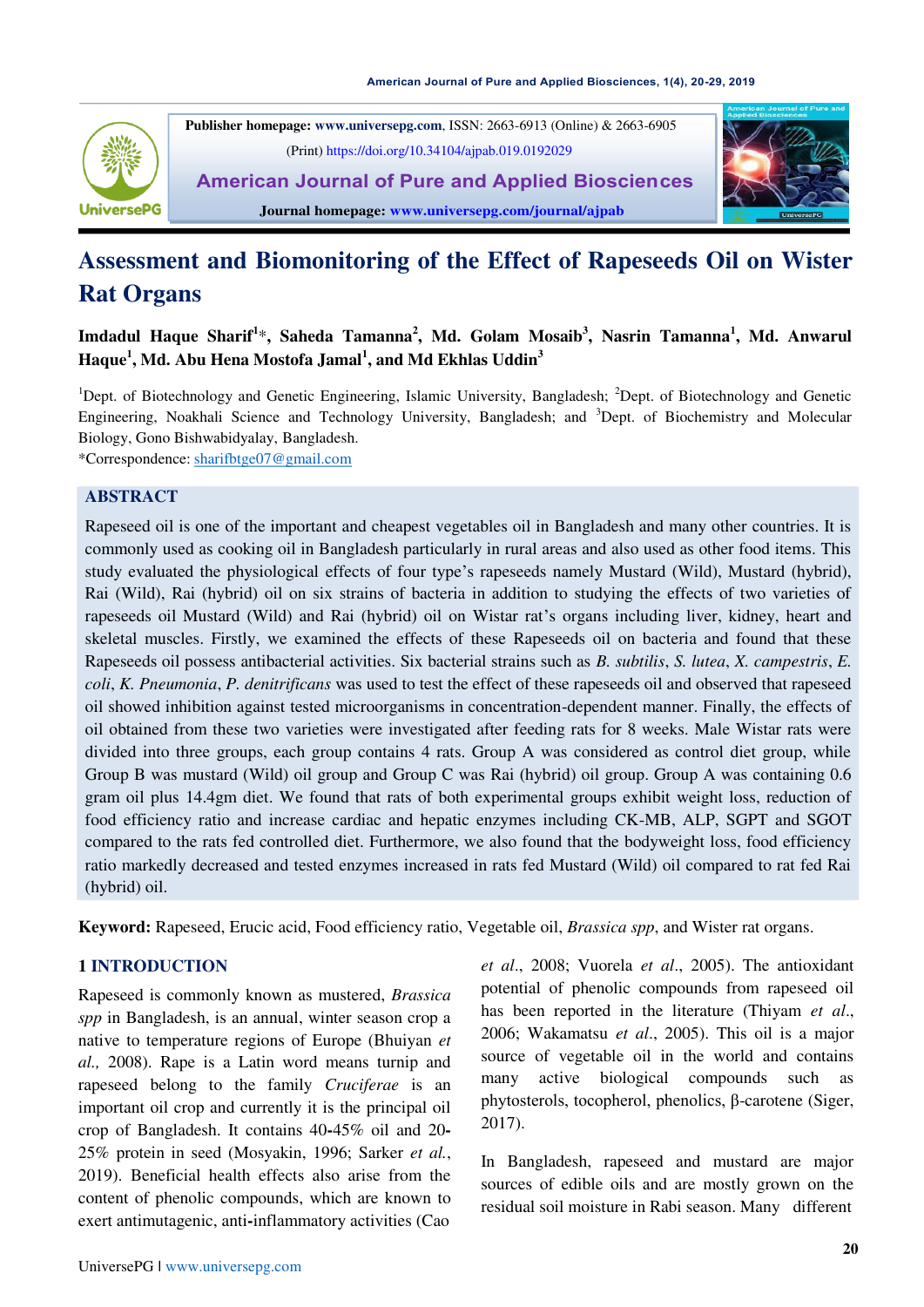parts of plants may yield oil in actual commercial practice oil is extracted primarily from the seeds of oilseed plants. Vegetable fats and oils are not only edible but also non**-**edible such as processed linseed oil and castor oil used in lubricants, paints, cosmetics, pharmaceuticals, and other industrial purposes. This fats and oils are used to describe concentrated energy sources found in many foods. Without fats and oils, our bodies would not function properly. The oil Rapeseed is one of the most valuable vegetable fats, due to its nutritional properties. It is a rich source of mono**-** and polyunsaturated fatty acids, while saturated fatty acids are minor constituents (Gunstone, 2011). The rapeseed oil extracted from the rapeseed top**-**quality edible oil, which contains rich acids, fast**-**soluble vitamins, phospholipids, and pigments but lacks cholesterol (Martin Hernandez, 2008). It also contains highquality oil (38-46%) and protein (20**-**30%) as well as some antinutritional compounds, such as glucosinolates, phenols, and phytic acid (Zhang, 2007). Rapeseed processing in the food and chemical industry results in some by-products which can be used as animal feeds or as a protein component of the diet (Lomascolo *et al*., 2012).

Vegetables fats and oils are derived from plants that are composed of mainly triglycerides. Rapeseed oil contains high levels of erucic acid that is damaging to the cardiac muscle of animals, and made it less nutritious in animal feed (O'brien, 2008). It helps to stay away from coronary heart disease and provide energy and transport fat**-**soluble vitamins A, D, E, and K. It also provides the essential fatty acids omega 3, 6 and 9 involved in many important functions in the body, including heart health. Help keep us warm and protect internal organs like the kidneys contain plant sterols (McKevith, 2005). However, the particular role of the component of these rapeseeds oil remains yet to be studied (O'brien, 2008). Therefore, the present study was undertaken with the aims and objectives is to determine the antimicrobial activities of these rapeseeds oil against some test pathogens to determine the body weight gain (growth rate) of rats fed with both oil supplements, to measure the amount of food consumed by rats, to calculate Food Efficiency Ratio (FER) of rats fed with rapeseeds oil, and to investigate the adverse condition of rats heart and liver by measuring the biomarker SGOT (AST), SGPT (ALT), CK-MB and ALP.

# **2. MATERIALS AND METHODS**

**2.1 Collection of Seeds -** At first fresh, healthy and good quality Mustard (hybrid) seeds collected from BADC Amjhupi, Maherpur and Rai (hybrid) seeds collected from the farmers of "Shehala" Village, Daulatpur, Kushtia. Then the seeds were stored at  $4^{\circ}C$ in the refrigerator with the sealed plastic packet to avoid the microbial contamination.

**2.2 Preparation and Storage of Oil -** To preparation of the experimental oil, stored seeds were taken out from the refrigerator to the ghanni mil at Sheikhpara, Jhenidah. The bottle was also stored at **-**28<sup>o</sup>C to prevent photo**-**oxidation. The bottle was preserved in a dark, cool and dry place.

# **2.3 Media**

**2.3.1 Nutrient Broth Media -** The Nutrient broth is typically made of a powder beef or yeast extract that contains peptones (broken down proteins). The powder is dissolved in water, put in the conical flask and sterilized and incubated for 24 hours or more to encourage bacterial growth.

**2.3.2 Nutrient Agar Media -** Nutrient agar medium used for the cultivation of microbes supporting the growth of a wide range of non-fastidious organisms.

**2.4 Sample Used -** Sample used for this purpose are four types of rapeseed oil. Oil samples are Mustard (wild) oil, Mustard (hybrid) oil, Rai (wild) oil, Rai (hybrid) oil. Oil directly extracted from seeds from an oil mill in a local market. Seeds are collected from farmers and local market in Kushtia, a general town in Bangladesh.

**2.5 Preparation of Pure Culture and Sample Inoculation -** To determine anti**-**microbial activity of oils, we had to prepare media for bacterial growth. Our experiment is divided into two parts. The first part includes the preparation of pure culture of each bacterial strain and the second part includes the spread of microbes in an agar plate and inoculate sample.

**2.6 Disk Preparation -** Make disks to soak sample oil by filter paper in the desired size. Take all disks in a bicker. Seal the bicker with aluminum foil paper to avoid contamination. Then sterilize the disk in the autoclave at 121  $\degree$ C for 30 min and open the bicker in front of laminar airflow.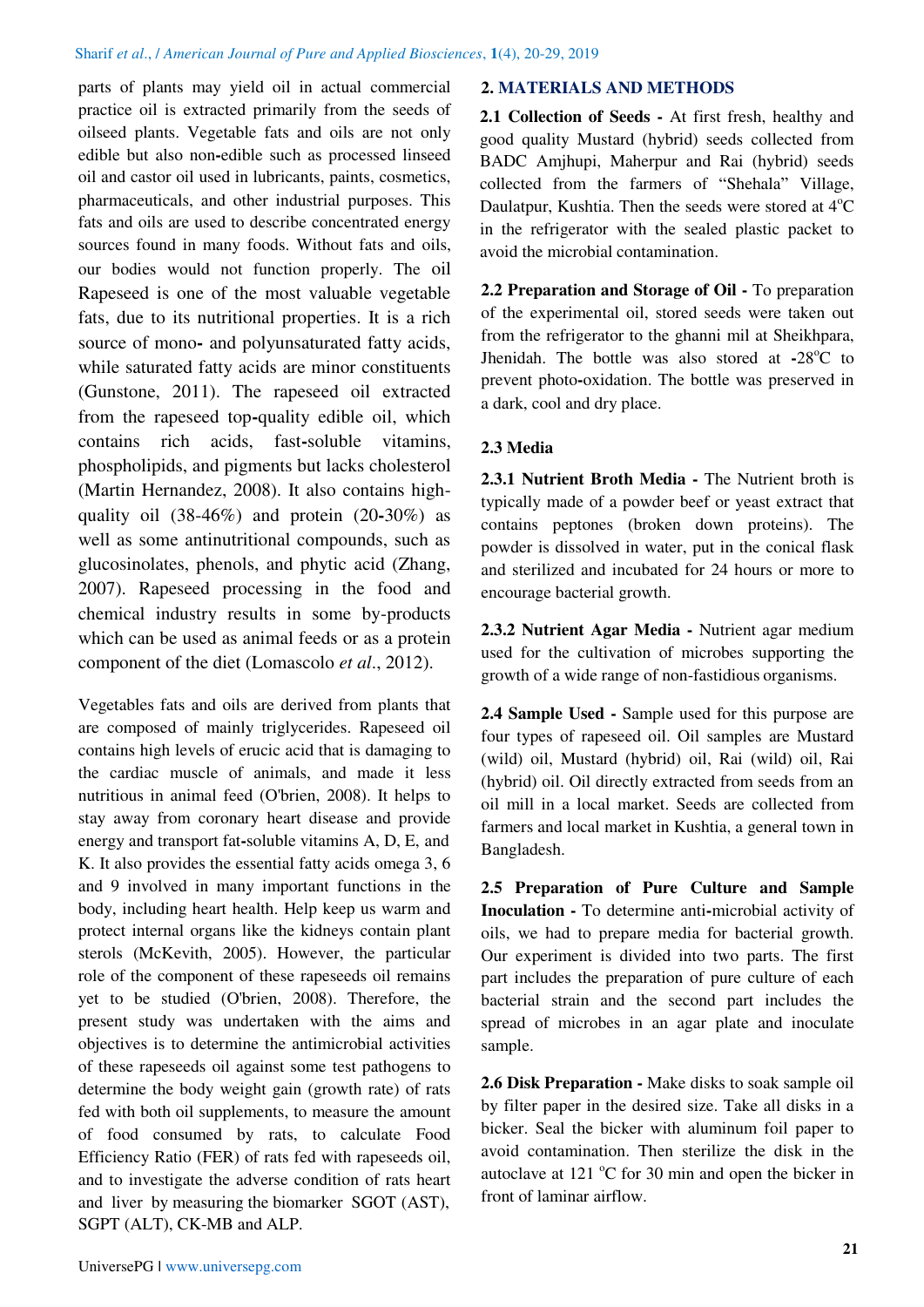# **2.7 Animal Care and Treatment**

**2.7.1 Experimental Animals (Wistar rat) -** A rat of the species *Rattus norvegicus* which is bred and kept for scientific research is being used in the laboratory.

**2.7.2 Animal Maintenance -** Adult healthy male Wistar rats were purchased from animal house, Dept. of Pharmacy, Jahangirnagar University, Savar, Dhaka. With an average weight of about 80**-**100gm (4 weeks of rat). The rats were housed in a wooden cage with steel wire tops and wood-cob bedding (4 rats per cage) and had access to food and water at the BTGE laboratory.

**2.7.3 Diet and Dosing of Oil -** At first, the rats were adapted for five days. They were fed standard diet. The standard diet was purchased from animal house, Jahangirnagar University, Dhaka, Bangladesh. The a standard diet consisted of 7% protein source, 20% rice polish, 30% wheat bran and flour, 1.5% soybean oil and common salt, 0.5% vitamin mixture and 2.5% molasses. Each rat was fed about 15gm of diet/day. The appropriate doses of rapeseeds oil and diet given to the rats were carefully weighed using the electrical balance. Feeding was continued for 8 weeks. Amount of food consumed and the individual bodyweight of the rats of group A, B and C ware 89.33, 83.25 and 86.75g respectively.

**2.7.4 Calculation of Food Efficiency Ratio (FER) -**  During the study, the weight of each rat was measured every day using the balance. The food efficiency ratio for each rat was calculated using the following formula: FER=Body weight gain/Food consume.

**2.7.5 Sample Collection and Preservation -** After 56 days of feeding, the 14 hours fasted rats were subjected to light anesthesia using chloroform. At first, the abdomen was washed using ethanol to avoid contamination. With the use of scissors and wearing gloves the abdomen was opened, blood samples were collected with 3 ml syringe from abdominal aorta or heart. Then the blood sample was transferred into a 1.5ml Eppendrof tube. For coagulation, blood was kept about 10 minutes at room temperature. After centrifugation at 3000 r.p.m for 15 minutes at 4  $^{\circ}$ C using Thermo scientific centrifuge, then the serum was carefully drawn off and placed in a 1.5 ml Eppendrof tube and preserved at **-**80 °C until the experiments were performed. Various organs namely heart, liver, kidney, tail, adipose tissue and skeletal muscle were collected, put onto Petridis and washed in 0.9% saline and then

preserved. Heart sample was collected and preserved in Bouins Fluid. The liver, kidney, tail, adipose tissue and skeletal muscle were preserved in formaldehyde for further investigation. Bouins fluid contains 71.43% saturated picric acid, 4.76% glacial acetic acid, and 23.81% formaldehyde, which is known as a strong preservative.

### **2.8 Biochemical Analysis of Serum**

**2.8.1 Determination of Serum Glutamate Oxaloacetate Transaminase SGOT (AST) and Serum Glutamate Pyruvate Transaminase (SGPT) -** SGOT and SGPT also have known as aspartate aminotransferase (AST) and alanine amino transferase (ALT), respectively. For the analysis of blood serum SGOT (AST) and SGPT (ALT) is used as a biomarker. Commercially available kits were used for the determination of SGOT and SGPT level in blood serum according to the Optimized UV-Test (Walter et al 1991). For the determination of SGOT and SGPT enzyme reagent (R1) and substrate liquid buffer (R2) were supplied ready-to-use. Prepared working reagent in the ratio of 4 parts enzyme reagent (R1) to 1 part substrate (R2).

At first, we were taken zero spectrophotometers at 340 nm with distilled water. For each sample and control, 200µl serum sample added with 1000µl mono reagent (R1+R2). Gently mixed and absorbance was recorded after 1 minute at  $25^{\circ}$  C. Incubation continued at  $25^{\circ}$  C and absorbance were recorded again at 2 and 3 minutes. Determined the average absorbance per minute (ΔA/min) and multiplied by the factor 952 for results in U/L.

**2.8.2 Determination of Alkaline Phosphatase (ALP)-**  Kits were used in the determination of alkaline phosphatase according to the Optimized Standard Method (Weber et al., 1998). For the determination of ALP, alkaline phosphatase buffer and substrate liquid buffer were ready to use. Prepare working reagent in the ratio of 4 parts Buffer  $(R1)$  to 1 part Enzyme  $(R2)$  (i.e. 24 ml Buffer and 6 ml Substrate). At first, we were taken zero spectrophotometers at 405 nm with distilled water. For each sample and control,  $20\mu$ l serum sample added with  $1000\mu$ l mono reagent  $(R1+R2)$ . Gently mixed and absorbance was recorded after1minute at 37º C. Incubation continued at  $37^{\circ}$  C and absorbance's were recorded again at 2 and 3 minutes. Then determined the average absorbance per minute (ΔA/min) and multiplied by the factor 2757 for results in U/L.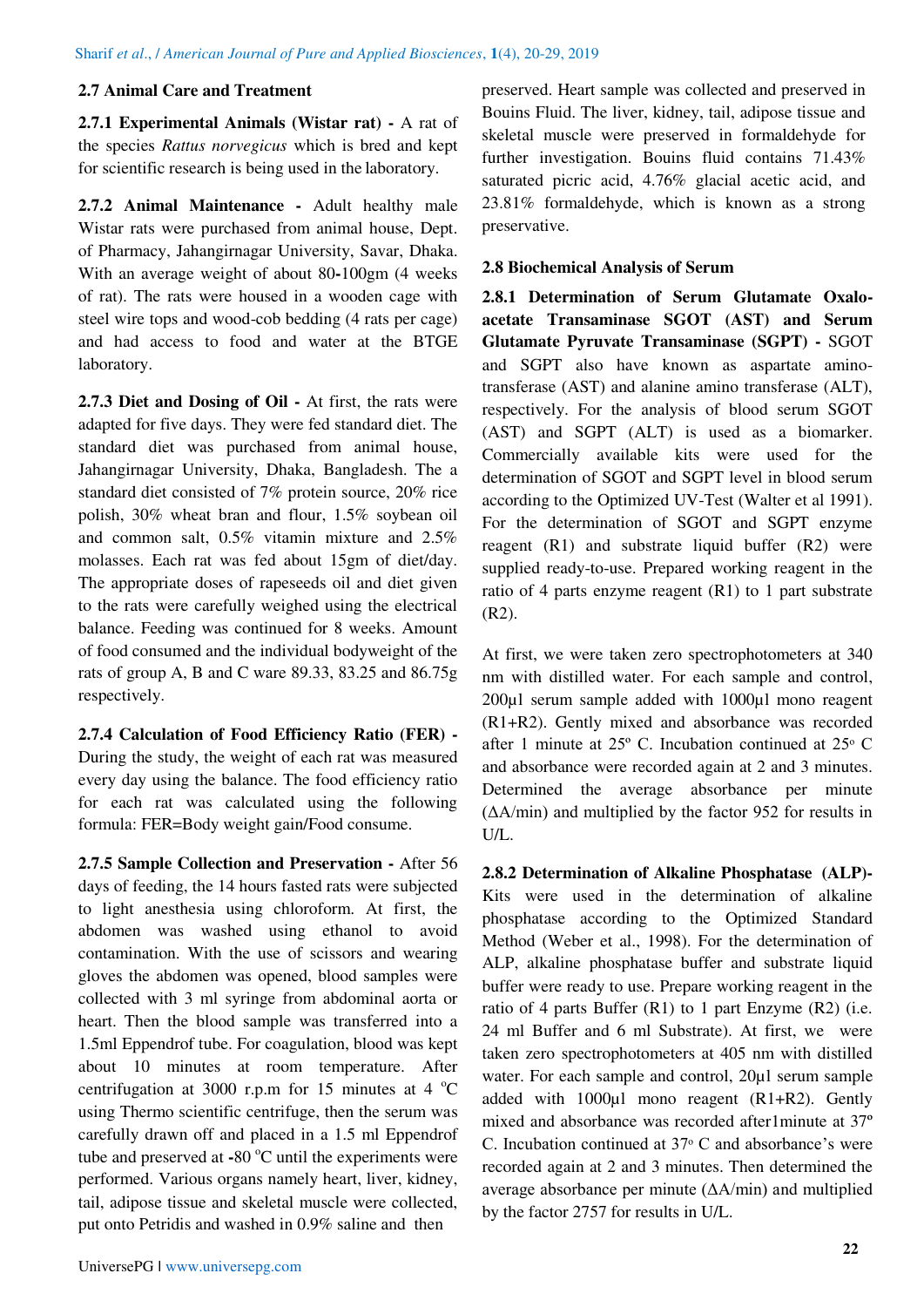#### Sharif *et al*., / *American Journal of Pure and Applied Biosciences*, **1**(4), 20-29, 2019

### **2.8.3 Determination of Creatine Kinase (CK-MB) -**

For the quantitative determination of Creatine Kinase**-**MB in serum manual procedure was used. The procedures given by the manufacturers were followed without any modifications for the determination of these parameters. For the quantitative determination of Creatine Kinase MB (CK**-**MB) liquid buffer (R1) and enzyme (R2) liquid reagents are supplied readyto-use. Prepare working reagent in the ratio of 4 parts Buffer  $(R1)$  to 1 part Enzyme  $(R2)$ . At first, we were taken zero spectrophotometers at 340 nm with distilled water. For each sample and control, 1.0 ml working reagent added to cuvet and warmed to 37º for 4 minutes. Added 40 µl of serum to its respective tube and mixed gently. Incubation continued at  $37^{\circ}$  C and absorbance were recorded again at 6, 7, 8 and 9 minutes. Then determined the average absorbance per minute (ΔA/min) and multiplied by the factor 8360 for results in U/L.

### **3 RESULTS AND OBSRVATION**

**3.1 Effects of Four Varieties of Oil on Microorganisms.** 

**3.1.1 Effects of Mustard (wild) Oil on**  *Xanthomonas campestris* **-** The experiment show that Mustard (Wild) oil plays a significantly inhibitory effect on *X. campestris* at the concentration of 1.5µl/disk compared to control plate.



**Fig 1**: (a) Control plate of strain 004 *(X. campestris*); (b) Highest inhibition of microbial growth at 1.5 µl.

**3.1.2 Effects of Mustard (Hybrid) Oil on** *Klebsiella pneumonia* **-** The experiment also shows that Mustard (hybrid) oil significantly inhibits *K. pneumonia* at the concentration of 1.5µl/disk compared to the control plate



**Fig 2**: (a) Control plate of *K. pneumonia*; (b) Highest inhibition of microbial growth at 1.5 µl.

**3.1.3 Effects of Rai (Wild) Oil on** *Sarcina lutea -* The experiment also show that Rai (wild) oil significantly inhibits *S. lutea* at the concetration of 1.5μl /disk compared to the control plate.



**Fig 3**: (a) Control plate of strain 002 (*S. lutea*); (b) Highest inhibition of microbial growth at 1.5 µl.

**3.1.4 Effects of Rai (Hybrid) Oil on** *Pseudomonas denitrificans* **-** The experiment also show that Rai (hybrid) oil significantly inhibits *P. denitrificans* at the concentration of 2µl/disk compared to control plate.



**Fig 4**: (a) Control plate of strain 010 (*P. denitrificans*), and (b) Highest inhibition of microbial growth at 2 µl.

|  |  | Table 1: Effects of four types of rapeseeds oil on microorganisms. |
|--|--|--------------------------------------------------------------------|
|--|--|--------------------------------------------------------------------|

| <b>Serial</b><br>N <sub>0</sub> | <b>Bacterial</b><br>strains | <b>Result of</b><br>control (Disks | <b>Amount of</b><br>oil- $0.5$ µl | Amount of oil-<br>1.0µl Shows | <b>Amount of</b><br>oil $-1.5$ µl | Amount of oil-<br>2.0µl Shows |
|---------------------------------|-----------------------------|------------------------------------|-----------------------------------|-------------------------------|-----------------------------------|-------------------------------|
|                                 |                             | without oil)                       | <b>Shows</b>                      |                               | <b>Shows</b>                      |                               |
|                                 | 001(Bacillus)               | Positive                           | moderate                          | more inhibition               | greater                           | greatest                      |
|                                 | subtilis)                   | growth                             | inhibition                        | than amount of                | inhibition                        | inhibition among              |
|                                 |                             |                                    |                                   | $0.5\mu$ l.                   | than amount                       | the 4 types of oil            |
|                                 |                             |                                    |                                   |                               | of $1.0\mu1$                      | concentration                 |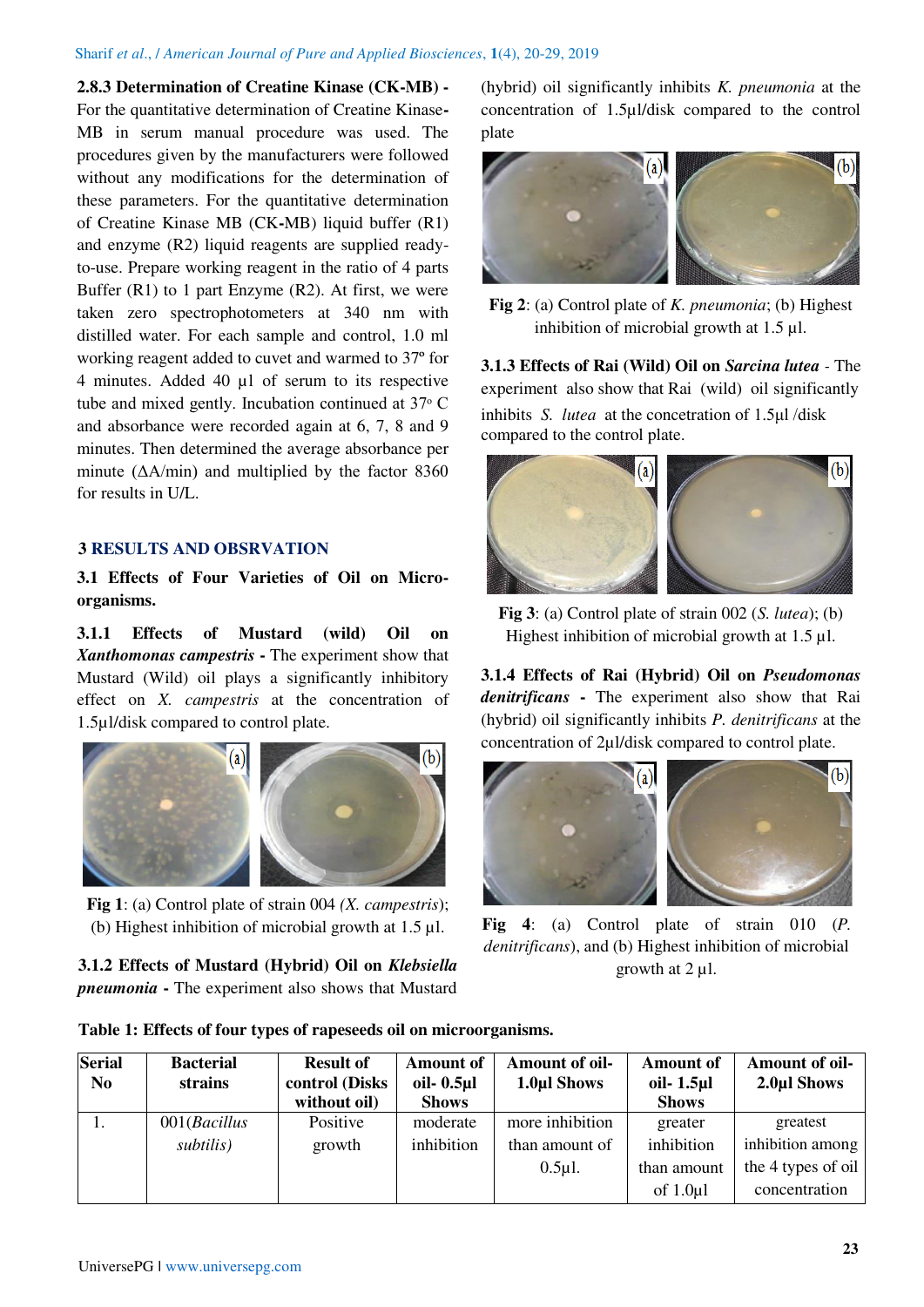# Sharif *et al*., / *American Journal of Pure and Applied Biosciences*, **1**(4), 20-29, 2019

| 2. | 002 (Sarcina           | Positive | less       | mild inhibition  | high        | high inhibition. |
|----|------------------------|----------|------------|------------------|-------------|------------------|
|    | lutea)                 | growth   | inhibition |                  | inhibition  |                  |
| 3. | 004                    | Positive | mild       | moderate         | high        | high inhibition. |
|    | (Xanthomonas           | growth   | inhibition | inhibition       | inhibition. |                  |
|    | campestris)            |          |            |                  |             |                  |
| 4. | $005$ ( <i>E. coli</i> | Positive | less       | mild inhibition  | high        | high inhibition  |
|    | iw $3310$ )            | growth   | inhibition |                  | inhibition  |                  |
| 5. | 006                    | Positive | mild       | mild inhibition  | high        | high inhibition  |
|    | (Klebsiella            | growth   | inhibition | but greater than | inhibition  |                  |
|    | pneumonia)             |          |            | amount of 0.5µl. |             |                  |
| 6. | 010                    | Positive | mild       | high inhibition  | high        | greater          |
|    | (Pseudomonas           | growth   | inhibition |                  | inhibition  | inhibition       |
|    | denitrificans)         |          |            |                  |             |                  |

# **Table 2: Mustard oil (hybrid type seeds).**

| <b>Serial</b>  | <b>Bacterial</b>                      | <b>Result of</b>               | <b>Amount of</b>              | Amount of oil- 1.0µl                                             | <b>Amount of</b>           | Amount of oil-                                               |
|----------------|---------------------------------------|--------------------------------|-------------------------------|------------------------------------------------------------------|----------------------------|--------------------------------------------------------------|
| N <sub>0</sub> | strains                               | control (Disks<br>without oil) | oil- $0.5$ µl<br><b>Shows</b> | <b>Shows</b>                                                     | oil- 1.5µl<br><b>Shows</b> | 2.0µl Shows                                                  |
| 1.             | 001 (Bacillus<br>subtilis)            | Positive<br>growth             | less<br>inhibition            | mild inhibition                                                  | high<br>inhibition         | high inhibition                                              |
| 2.             | 002 (Sarcina<br>lutea)                | Positive<br>growth             | less<br>inhibition            | mild inhibition                                                  | moderate<br>inhibition     | moderate<br>inhibition                                       |
| 3.             | 004<br>(Xanthomonas<br>campestris)    | Positive<br>growth             | mild<br>inhibition            | moderate inhibition<br>but more than the<br>amount of $0.5\mu$ . | high<br>inhibition         | high inhibition                                              |
| 4.             | $005$ ( <i>E. coli</i><br>iw 3310)    | Positive<br>growth             | moderate<br>inhibition        | more inhibition but<br>more than of $0.5\mu$ .                   | high<br>inhibition         | high inhibition                                              |
| 5.             | 006<br>(Klebsiella<br>pneumonia)      | Positive<br>growth             | moderate<br>inhibition        | more inhibition than<br>the amount of $0.5\mu$ .                 | higher<br>inhibition       | higher inhibition<br>among the 4<br>concentrations of<br>oil |
| 6.             | 010<br>(Pseudomonas<br>denitrificans) | Positive<br>growth             | <i>less</i><br>inhibition     | mild inhibition                                                  | high<br>inhibition         | high inhibition                                              |

# **Table 3: Rai Oil (hybrid type seeds).**

| <b>Serial</b><br>N <sub>0</sub> | <b>Bacterial</b><br>strains | <b>Result of</b><br>control (Disks | <b>Amount of</b><br>oil- $0.5$ µl | Amount of oil-<br>1.0µl Shows | Amount of oil-<br>1.5µl Shows | Amount of oil-<br>2.0µl Shows |
|---------------------------------|-----------------------------|------------------------------------|-----------------------------------|-------------------------------|-------------------------------|-------------------------------|
|                                 |                             | without oil)                       | <b>Shows</b>                      |                               |                               |                               |
| 1.                              | 001 (Bacillus               | Positive growth                    | moderate                          | high inhibition               | high inhibition               | high inhibition               |
|                                 | subtilis)                   |                                    | inhibition                        |                               |                               |                               |
| 2.                              | 002 (Sarcina                | Positive growth                    | mild                              | mild inhibition               | moderate                      | high inhibition               |
|                                 | lutea)                      |                                    | inhibition                        |                               | inhibition                    |                               |
| 3.                              | 004                         | Positive growth                    | less                              | mild inhibition               | mild inhibition               | mild inhibition               |
|                                 | (Xanthomonas)               |                                    | inhibition                        |                               |                               |                               |
|                                 | campestris)                 |                                    |                                   |                               |                               |                               |
| 4.                              | 005 $(E. \text{ coli}$ iw   | Positive growth                    | moderate                          | high inhibition               | high inhibition               | high inhibition               |
|                                 | <b>3310</b> )               |                                    | inhibition                        |                               |                               |                               |
| 5.                              | 006 (Klebsiella             | Positive growth                    | mild                              | moderate                      | high inhibition               | high inhibition               |
|                                 | <i>pneumonia</i> )          |                                    | inhibition                        | inhibition                    |                               |                               |
| 6.                              | 010                         | Positive growth                    | less                              | mild inhibition               | moderate                      | high inhibition               |
|                                 | (Pseudomonas                |                                    | inhibition                        |                               | inhibition                    |                               |
|                                 | denitrificans)              |                                    |                                   |                               |                               |                               |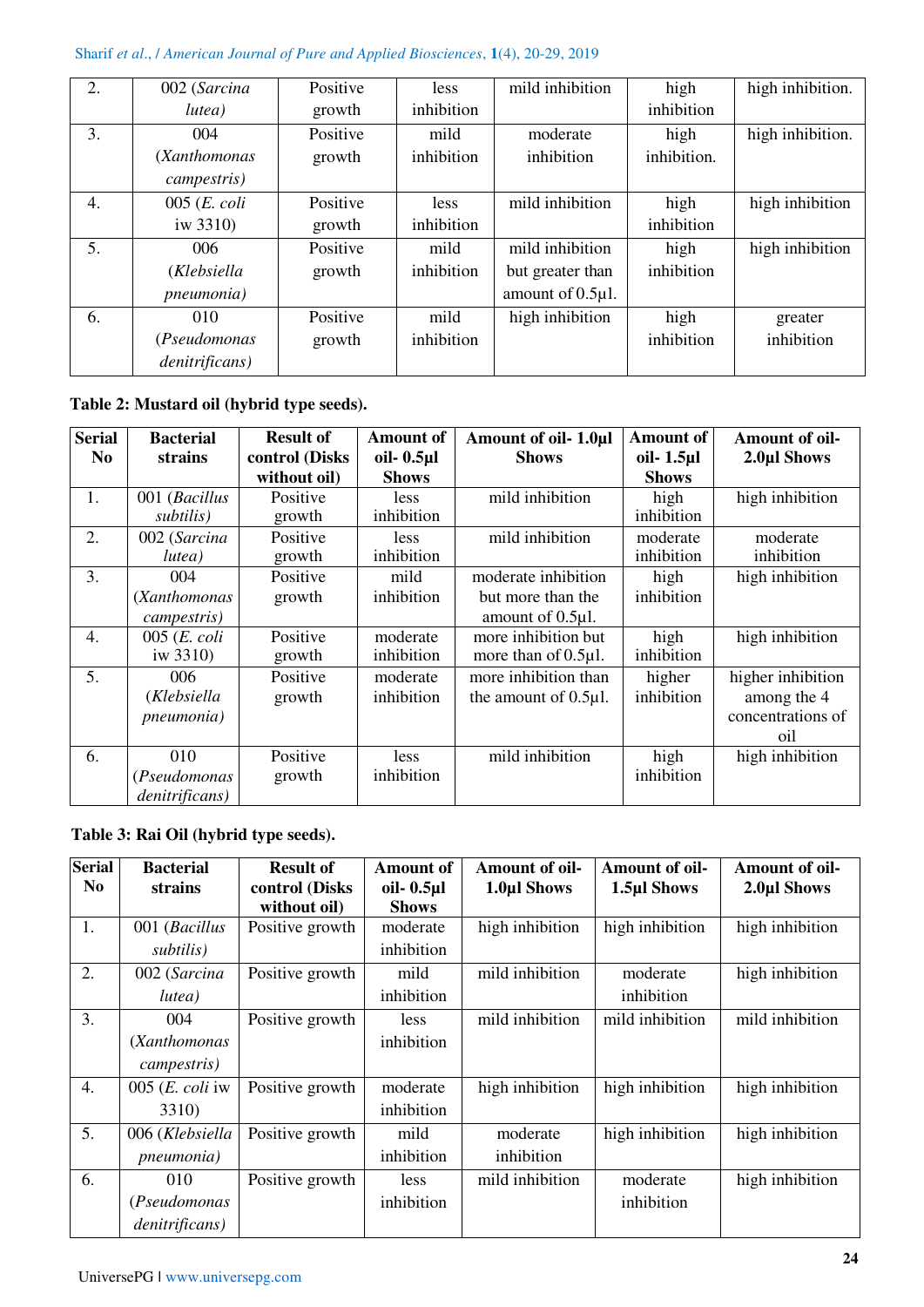### **3.2 Effects of Two Varieties of Oil on Wistar Rats Organs.**

**Table 4:** Rai Acid value, Iodine value, Saponification value and Unsaponifiable Matter of mustard (wild) and Rai (hybrid) rapeseeds oil.

| Name of oil  | Acid value       | <b>Iodine value</b> | <b>Saponification value</b> | <b>Unsaponification</b><br>value |
|--------------|------------------|---------------------|-----------------------------|----------------------------------|
| Mustard wild | $.33 + .068$     | $111.055 + 1.82$    | 178.11±2.42                 | $.395 \pm .037$                  |
| Rai hybr     | $0.84 \pm 0.080$ | $85.67 \pm 5.49$    | 169.7±.81                   | $.00 \pm .12$                    |

### **3.2.1 Determination of Acid Value of Rap Seeds Oil**

- In this data mustard wild and Rai hybrid shows acid value 1.33, 0.84. Here the acid value of mustard wild is greater compare to Rai hybrid. The standard error of mustard wild and Rai hybrid includes the value 0.68,0.080 respectively that have been shown in the column.





**3.2.2 Determination of Saponification Value of Rapeseeds Oil -** In this data mustard wild and rai hybrid shows acid value 178.11, 169.7. Here the acid value of mustard wild is greater compare to rai hybrid. The standard error of mustard wild and rai hybrid includes the value 2.42, 0.81 respectively that have been shown in the column.

|  |  |  |  |  | Table 5: Body weight of different groups. |  |
|--|--|--|--|--|-------------------------------------------|--|
|--|--|--|--|--|-------------------------------------------|--|



**Fig 6**: Graphical representation of Iodine value of rapeseed oil.

**3.2.3 Body Weight Gain -** The average weight body gain of the rats was measured for 6 weeks. The **Table 5**  illustrates the mean values of bodyweight gain of the rats fed diet with Mustard wild; Rai hybrid illustrates the graphical presentation of body weight gain of rats for the eight weeks. One group was considered as control rat which fed only normal diet. And another seven groups of rat induced the normal diet with 0.6 gm Mustard wild, a normal diet with 0.6 gm Rai hybrid. The average body weight gain of rats was calculated into weekly and plotted on the graph weight gain vs. week.

| <b>Duration</b> (week) | <b>Group A (Control diet)</b> | <b>Group B Mustard (wild)</b> | Group Rai (hybrid) |
|------------------------|-------------------------------|-------------------------------|--------------------|
| 1 week                 | $10.33 \pm 1.83$              | $8+0.55$                      | $8.25 \pm 1.75$    |
| 2week                  | $31.44 \pm 0.92$              | $24.05 \pm .81$               | $24.54 \pm 0.87$   |
| 3week                  | $47.33 \pm 1.09$              | $37.95 \pm 1.84$              | $36.45 \pm 1.98$   |
| 4week                  | $59.81 \pm .68$               | $45.2 \pm 0.44$               | $46.75 \pm 1.26$   |
| 5week                  | $67.67 \pm 2.00$              | $53.1 \pm 0.76$               | $59.35 \pm 1.28$   |
| 6week                  | $78.00 \pm 0.29$              | $61.25 \pm 1.65$              | $64.53 \pm 0.76$   |
| 7week                  | $86.55 \pm .43$               | $70.42 \pm 0.23$              | $81 \pm 1.68$      |
| 8week                  | $94.22 \pm 0.17$              | $77.33 \pm 0.87$              | $91.33 \pm 1.11$   |

It was observed that the average weight of the rats in group A linearly increased. From  $1<sup>st</sup>$  to last weeks the point of Group A is showed weight gain linearly. At the last week  $(8<sup>th</sup>$  week) group A showed the highest weight gain than the other two groups. Group B showed weight gain linearly from the 1st to  $3<sup>rd</sup>$  week

except the  $4<sup>th</sup>$  and  $5<sup>th</sup>$  week. In this point slightly prohibited the continuous weight gain of rats. Group B leading to the lowest weight gain compared to group A and C. Group C showed weight gain linearly from the  $1<sup>st</sup>$  to  $4<sup>th</sup>$  week except for the  $5<sup>th</sup>$  and  $6<sup>th</sup>$  week. In this point slightly prohibited the continuous weight gain of rats.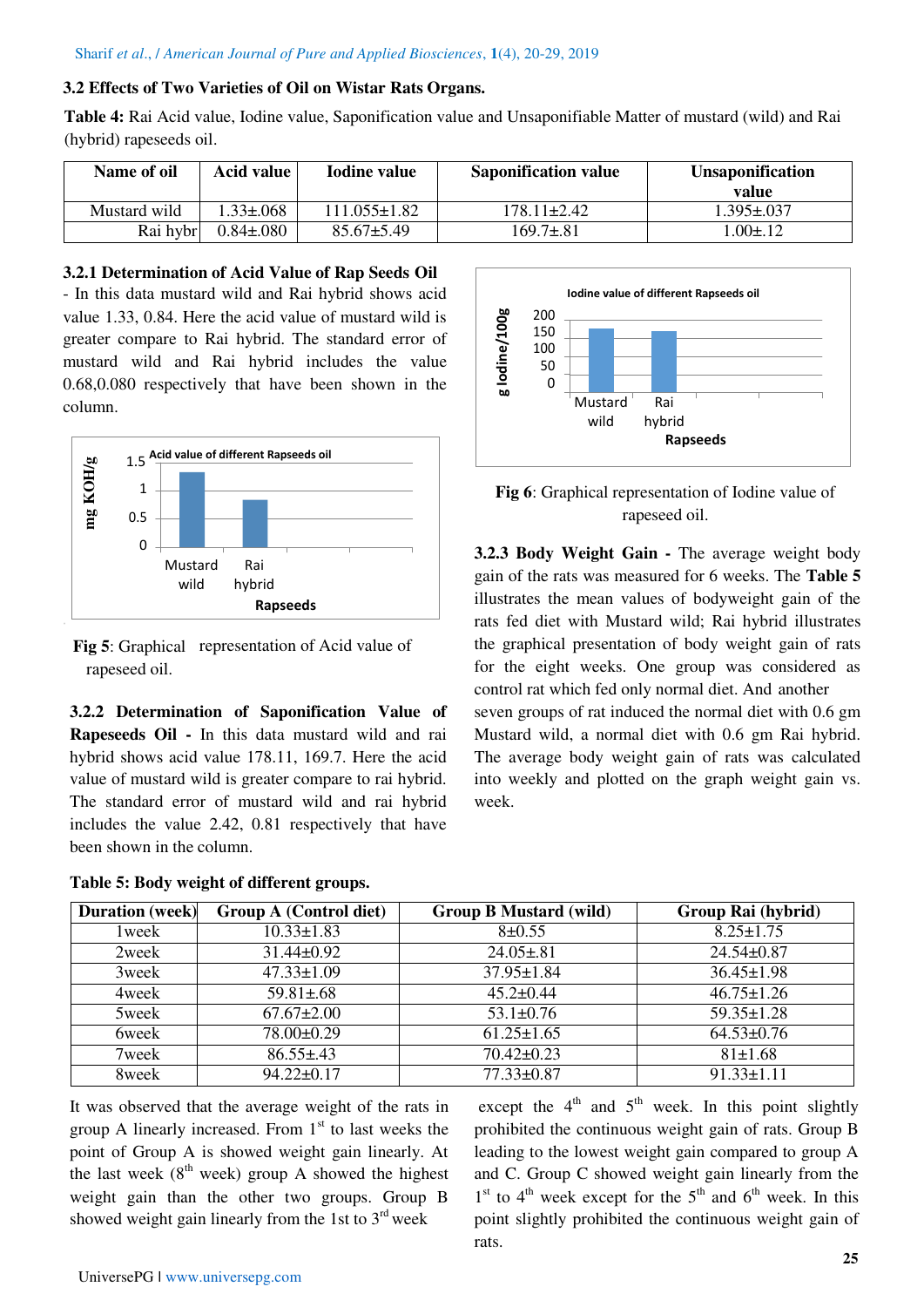| <b>Groups</b> | Initial body                | <b>Final body</b> | Body weight gain | <b>Food Intake</b> | <b>Food efficiency ratio (FER)</b> |
|---------------|-----------------------------|-------------------|------------------|--------------------|------------------------------------|
|               | weight $(g)$                | weight $(g)$      |                  |                    |                                    |
| Group A       | $89.33 \pm 3.79$            | $183.55 \pm 3.55$ | $94.22 \pm 0.14$ | 1045.48±2.79       | $0.09 \pm 0.05$                    |
| Group B       | $77.5 \pm 2.13$             | $165.25 \pm 2.32$ | $80.25 \pm 0.19$ | $1094.5 \pm 3.24$  | $0.07 \pm 0.05$                    |
|               | Group C   $86.75 \pm 4.495$ | $178.083\pm4.61$  | $91.33 \pm .12$  | $1064.89\pm2.61$   | $0.08 \pm 0.04$                    |

### **Table 6: Food efficiency ratio.**

Rats fed for 8 weeks and Food Efficiency Ratio (FER) was measured. Group A fed normal diet, Group B for diet combined with Mustard (wild) oil and Group C for a diet with Rai (hybrid) oil. The table indicates that when rats were fed normal diet combine with Mustard (wild) and Rai (hybrid) oil, there is highly decrease of FER as compare to control Group A. The FER of Group B Mustard (hybrid) oil that is exhibited lower than Rai (hybrid) group.

**3.2.4 Estimation of ALP in Rat Serum -** ALP levels of group A includes the value 125.2 U/L. whereas group B and group C include the value 201.96 and156.23 respectively compare with control group B and group C had increased ALP level. ALP level of group B value is the highest point compares to group C.



**Fig 7**: Graphical representation of rapeseed oil on the level of ALP activity in rats.

**3.2.5 Estimation of CK-MB Group A - Group A rat of** CK**-**MB include the value 33.72 and 32.24 respectively compare with control group B and group C had increased CK**-**MB level. CK**-**MB level of group, B value is the highest point compare to group C.includes the value 31.36 U/L. whereas group B and group C



**Fig 8**: Graphical representation of rapeseed oil on the level of CK-MB activity in rats.

**3.2.6 Estimation of SGPT (ALT) in rat serum group A -** Group A rat of SGPT (ALT) includes the value 35.06 U/L. whereas group B and group C include the value 42.345 and 39.93 respectively compare with control group B and group C had increased SGPT(ALT) level. SGPT (ALT) level of group B value is the highest point compare to group C.



**Fig 9**: Graphical representation of rapeseed oil on the level ALT of activity in rats.

**3.2.7 Estimation of SGOT (AST) in Rat Group A -**  Group A rat of SGOT (AST) includes the value 35.06 U/L. whereas group B and group C include the value 42.345 and 39.93 respectively compare with control group B and group C had increased SGOT (AST) level. SGOT (AST) level of group B value is the highest point compare to group C.

### **4 DISCUSSIONS**

Rapeseed oil is grown as an edible oilseed crop in Bangladesh, India and Pakistan. Rapeseed oil has a pungent smell and a sharp taste. The edible rapeseed oil contains the lowest amount of saturated fatty acids as compared to other vegetable oils. It contains nutritionally desired oleic acid, which gives stability to the oil, along with two essential fatty acids, linoleic and linolenic. However, in addition, it is characterized by high levels of monounsaturated fatty acids (62%) and significant levels of polyunsaturated fatty acids 32%, and it contains very little saturated acids 6% (Alander et al., 2007). There are basically four types of rapeseed oil namely Mustard (Wild), Mustard (hybrid), Rai (Wild) and Rai (hybrid) were used to finding out the activity against microorganisms.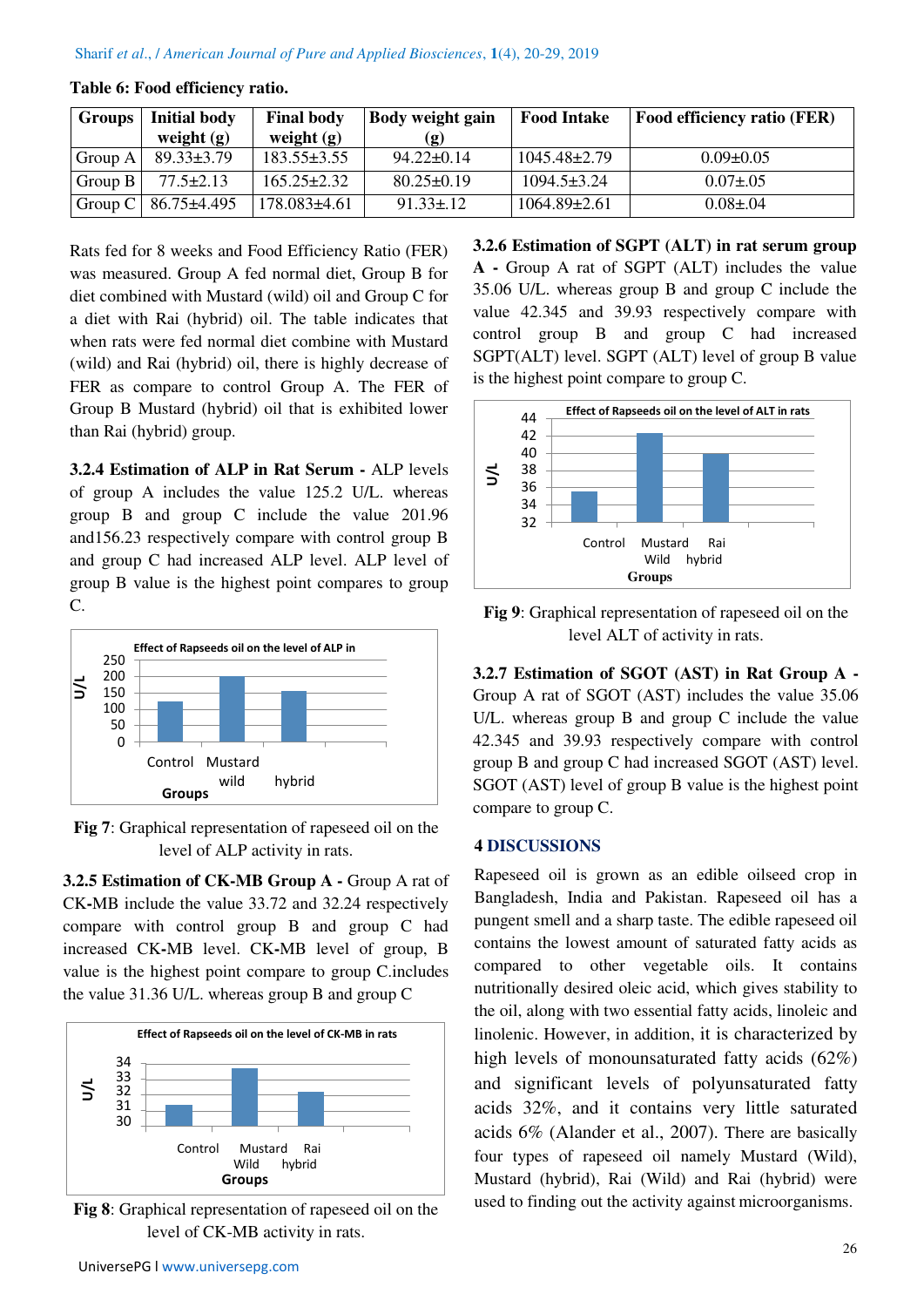

**Fig 10**: Graphical representation of rapeseed oil on the level of AST activity in rats.

We observed that all types of tested oil possessed toxic effects against bacteria which are shown in **Fig 1-4** and **Table 1-6** This result might be due to rapeseeds oil contains erucic acid, a 22 carbon long**-**chain monounsaturated fatty acid, which is harmful to health as well as living organisms. It also contains high amounts of erucic acid, which is nutritionally undesired. There is a report that erucic acid**-**rich oil may cause cardiac lipidosis by the accumulation of substantial fat in the heart muscle (Kramer *et al*., 1992). After examination of antimicrobial activities of oil, adult male Wistar rats have been treated with the control diet, Mustard (wild) and Rai (hybrid) oils at 8 weeks (56 days). Then the physiological effects of oil were tested.

In this study, we observed that the average weight of the rats in the control group increased linearly from the first week to last week at each time point. Mustard (hybrid) oil group showed weight gain linearly from 1st to  $4<sup>th</sup>$  week,  $7<sup>th</sup>$  week and  $8<sup>th</sup>$  week but except the point 5<sup>th</sup> and 6<sup>th</sup> weeks. It reflects that the reduction rate of body weight of rats is highest in mustard Wild oiltreated group compared to control and rai hybrid groups. Mustard (Wild) oil group has growth retarding activity compared to both the control group and Rai (hybrid) group caused by erucic acid. Several mechanisms may be responsible for diminishing weight by mustard (Wild) oil. It has been shown that high body weight gain for rats fed diet containing low erucic acid rape oil than the high (Badawy, 1994, Renner, 1979). Because of these injuries rats tend to consume a lower amount of diet, leading to ultimate weight loss or it may also happen that though rats ate diet, but due to these metabolic disorders, they could not able to digest it. So it could be decided that reason for lower weight gain is the development of metabolic disorders in Mustard oil (erucic acid) induced rats. Rai (hybrid) group C showed weight gain linearly without 6th week. This may be due to fewer intakes of foods because of the physiological

condition of rats. Rats fed for 8 weeks and FER was measured and results summarized in **Table 6**.

We observed that food intake was lowest in the control group but FER is highest in controlled animals, whereas rats fed normal diet combined with Mustard (Wild) and Rai (hybrid) decrease FER as compared to the control group. This may be due to the fact that they are unable to digest it due to metabolic disturbance caused by erucic acid which is toxic and lower the FER by creating metabolic problem in rats. Our results indicate that control diet group improved the digestion power of rats. Alkaline phosphatase is an enzyme found throughout the body. It is a hydrolyzing enzyme responsible for removing phosphate groups from many types of molecules including nucleotides, proteins, and alkaloids. Diseases that damage and destroy the cells of organs lead to the release of alkaline phosphatase into the blood, which raises the blood level of alkaline phosphatase.

Large scale infections can also increase the enzyme. Thereby, we checked the level of ALP in rat serum of experimental groups. Compared with control group (A), Mustard (Wild) Group B and Rai (hybrid) Group C had increased ALP levels shown in **Fig 4**. Usage of a higher dosage of erucic acid (38.2%) in Mustard oil group is responsible for inflammation. It is also found elevated ALP level in erucic acid**-**induced rats like present study (Badawy, 1994). ALP levels of group B Mustard (Wild) value is higher ALP compared to the control and Rai (hybrid) oils. CK**-**MB is a form of the enzyme that is found mainly in the heart. It helps cells to perform their normal functions but it rises in blood level when specifically heart cells are injured. A high CK**-**MB level suggests that there is disease or damage to the heart muscle specifically (Panteghini, 1998).

The CK**-**MB level in rat serum was estimated after 8 weeks. On compared with the control group (A), Mustard (Wild) Group B and Rai (hybrid) Group C had increased CK**-**MB levels shown in **Fig 5**. The increase in CK**-**MB level of Mustard (hybrid) oil group may indicate damage to heart muscle specifically. It is reported that erucic acid is poorly oxidized by the mitochondrial beta**-**oxidation system, especially by the myocardial cells, which results in an accumulation of erucic acid, producing myocardial lipidosis which has been reported to reduce the contractile force of the heart (Mori, 1998). Control group has the lowest CK**-**MB level compare to other rapeseed oil groups. ALT is also known by the name of SGPT. It is normally concentrated in the liver.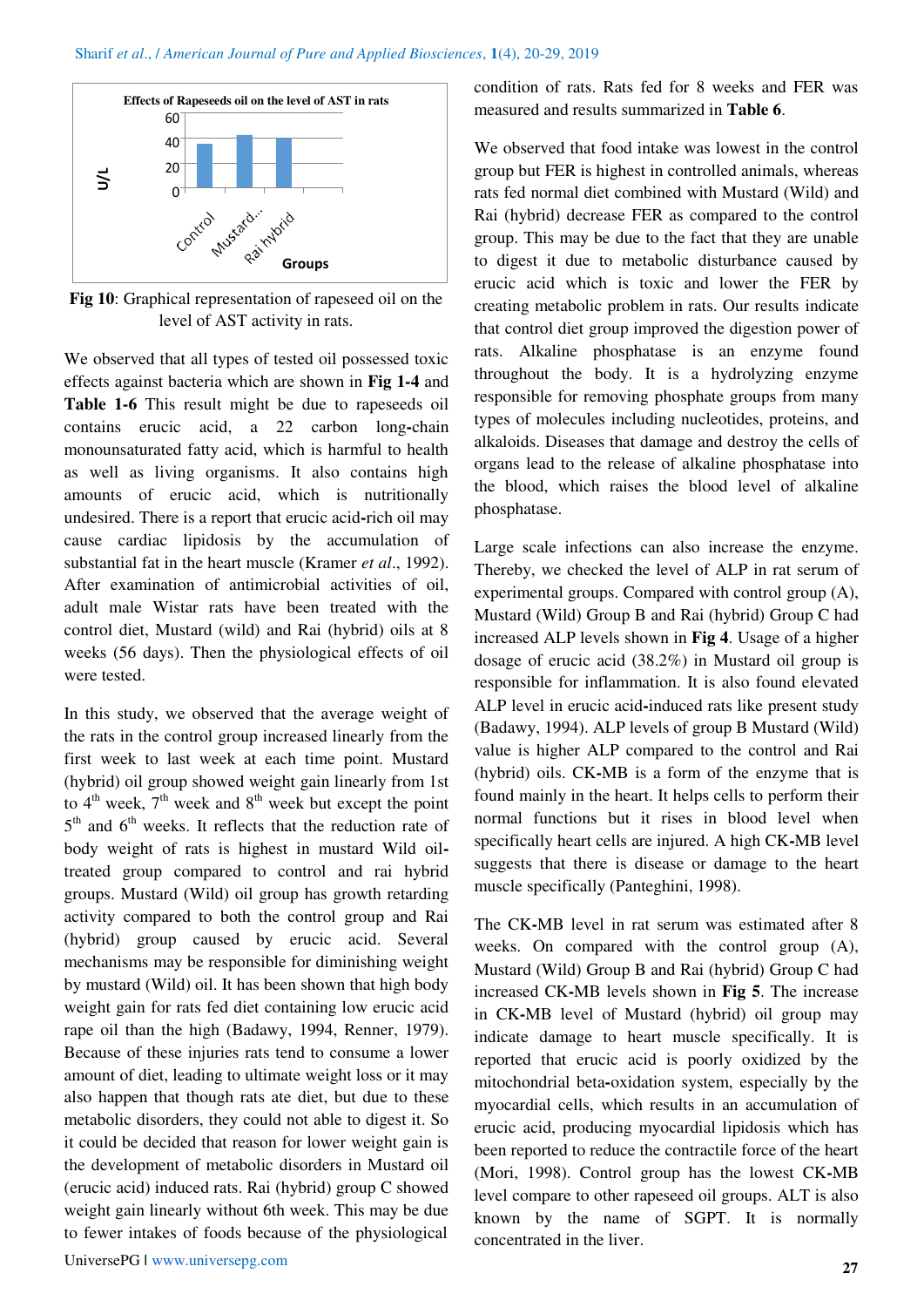The moment there is an injury in the liver, it is released into the bloodstream. Therefore, the ALT level in rat serum was examined in rats. On compared with control group (A), Mustard (Wild) Group B and Rai (hybrid) Group C had increased ALT levels shown in **Fig 6**. The ALT levels of group B mustard (Wild) value are the highest compared to Rai (hybrid) oil. The elevation of ALT indicates injury of liver function in rats fed Mustard oil. The enzyme AST is also known by the name of SGOT is a more specific indicator that primarily aids to the diagnosis of liver disease but also aid to the diagnosis of heart injury. So, we checked the AST level in rat serum. On compared with the control group (A), Mustard (Wild) Group B and Rai (hybrid) Group C had increased AST levels shown in **Fig 7** AST levels of group B mustard (Wild) value is a higher compared to Rai (hybrid) oils. This elevation of AST might be due to higher dose of erucic acid in Mustard wild groups because erucic acid is responsible for inflammation. It might due to its high erucic acid content.

# **5 CONCLUSION**

Rapeseed is an important oil crop in Bangladesh which can contribute to a large extent in the national economy. The people of Bangladesh and many other countries consume this edible oil. Especially in the rural area of our country use more this edible oil as a chief source of nutritionally required fatty acids in the human diet. Rapeseed oil is one of the oldest vegetable oils that contain erucic acid which is harmful to health. Our study investigated the antimicrobial activity of rapeseeds oil in addition to the physiological effects of two varieties of oil namely Mustard (wild) and Rai (hybrid) on Wistar rat organs. Results showed that erucic acid of Mustard (wild) and Rai (hybrid) causes the weight loss of rat to compare to control diet groups of rats. In addition rapeseeds, oil of Mustard (wild) and Rai (hybrid) reduced Food Efficiency Ratio (FER) compare to control diet groups. It also elevated blood serum enzymes SGOT, CK**-**MB, SGPT, ALP level. Mustard (wild) was shown more effective compare to Rai (Hybrid) rapeseed oil. Both types of oil contain a high amount of erucic acid that has adverse effects on cardiac and hepatic enzymes. So human should not be consumed rapeseed oil an excess amount that contains high erucic acid but consumes only that rapeseed oil that contains a low amount of erucic acid that has no adverse effect on health.

# **6 ACKNOWLEDGEMENTS**

This research was financially supported with proper guidance and help for data analysis in the Dept. of Biotechnology and Genetic Engineering, Islamic University, Bangladesh. Heartiest thanks to the coauthors for helping us to conduct the research work.

# **7 CONFLICTS OF INTEREST**

The author (s) declared no potential conflicts of the interest with respect to the research work.

# **8 REFERNCES**

- 1. Alander J, Andersson A, Bagge C, Bringsarve K, Hjorth M, Johansson M, Granroth, B, Norberg S, Pedersen M, Persson M, Wennermark B, and Wennermark M. (2007) Raw materials. In: Lidefelt, J. (Ed.), Handbook of Vegetable Oils and Fats. 2<sup>nd</sup> ed. Alfaprint, Sweden.
- 2. Badawy, I. H., Atta, B., and Ahmed, W. M. (1994) Biochemical and toxicological studies on the effect of high and low erucic acid rapeseed oil on rats. *Food/Nahrung*, **38**(4), 402-411.
- 3. Bhuiyan, M. S., Mondol, M. R. I., Rahaman, M. A., Alam, M. S., and Faisal, A. H. M. A. (2008) Yield and yield attributes of rapeseed as influenced by the date of planting. *International J. for Sustainable Crop Production*, **3**(3), 25-29.
- 4. Cao, X., Tsukamoto, T., Seki, T., and Tanaka, H. (2008) Vinyl-2, 6-dimethoxyphenol (Canolol) suppresses oxidative stress and gastric carcinogenesis in *Helicobacter pylori* infected carcinogen**-**treated Mongolian gerbils. *Int. J. Cancer*., **122**, 1445-1454.
- 5. Gunstone F. (2011) editor. Vegetable oils in food technology: Composition, properties, and uses. Blackwell Publishing.
- 6. Kramer, J. K. G., Sauer, F. D., Wolynetz, M. S., Farnworth, E. R., and Johnston, K. M. (1992). Effects of dietary saturated fat on erucic acidinduced myocardial lipidosis in rats. *Lipids*, **27**(8), 619**-**623.
- 7. Lomascolo A., Uzan-Boukhris E., Sigoillot J.C., and Fine F. (2012) Rapeseed and sunflower meal: a review on biotechnology status and challenges. *App. Microbiol. Biotechnol*., **95**, 1105**-**1114.
- 8. Martin Hernandez C., Benet S. and Obert L. (2008) Determination of proteins in refined and non-refined oils. *J. Agric. Food. Chem*., **56**(12), 4348.
- 9. McKevith, B. (2005) Nutritional aspects of oilseeds. *Nutrition Bulletin*, **30** (1), 13**-**26.